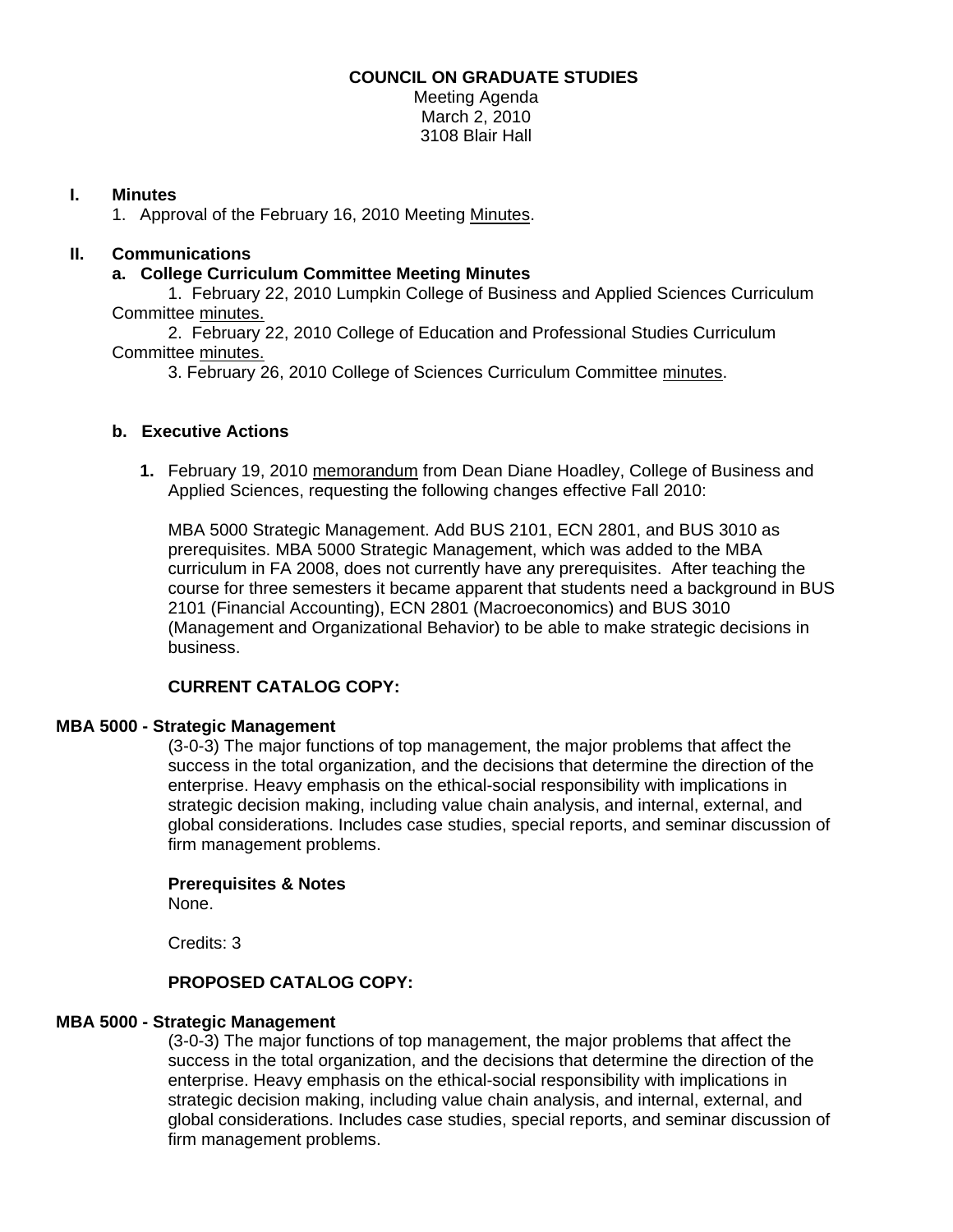### **Prerequisites & Notes**

BUS 2101, ECN 2801, BUS 3010 and admission to the MBA degree program or other graduate programs.

Credits: 3

### **EFFECTIVE DATE: Fall 2010**

MBA 5010. Revise the course title and description to more accurately describe the course.

### **CURRENT CATALOG COPY:**

#### **MBA 5010 - Essentials of Accounting.**

(3-0-3) An introduction to financial and managerial accounting within the framework of an information systems approach.

#### **Prerequisites & Notes**

Admission to the MBA degree program or other graduate programs.

Credits: 3

# **PROPOSED CATALOG COPY:**

#### **MBA 5010 - Accounting from a Management Perspective.**

(3-0-3) Effective uses of accounting information in managerial decision-making. Applications include tasks both internal (managerial) and external (financial) to the organization.

### **Prerequisites & Notes**

Admission to the MBA degree program or other graduate programs.

Credits: 3

# **EFFECTIVE DATE: Fall 2010**

MBA 5900 Management Simulation.

- a. Modify the course description to emphasize the integrative nature of the course and its role in the strategic decision making process.
- b. Add prerequisite that MBA students must have completed at least 15 hours of MBA coursework. Because the course serves as the M.B.A. capstone, students should have completed a significant part of their coursework prior to taking the course.

# **CURRENT CATALOG COPY:**

# **MBA 5900 - Management Simulation**

(3-0-3) Emphasis is on integrative decision making. Utilizes a nationally recognized simulation widely used in university programs and in industry. Special reports and seminar discussion of outcomes and review of functional topics.

### **Prerequisites & Notes**

Admission to the MBA program and completion of MBA 5605, MBA 5640, and MBA 5660. Credits: 3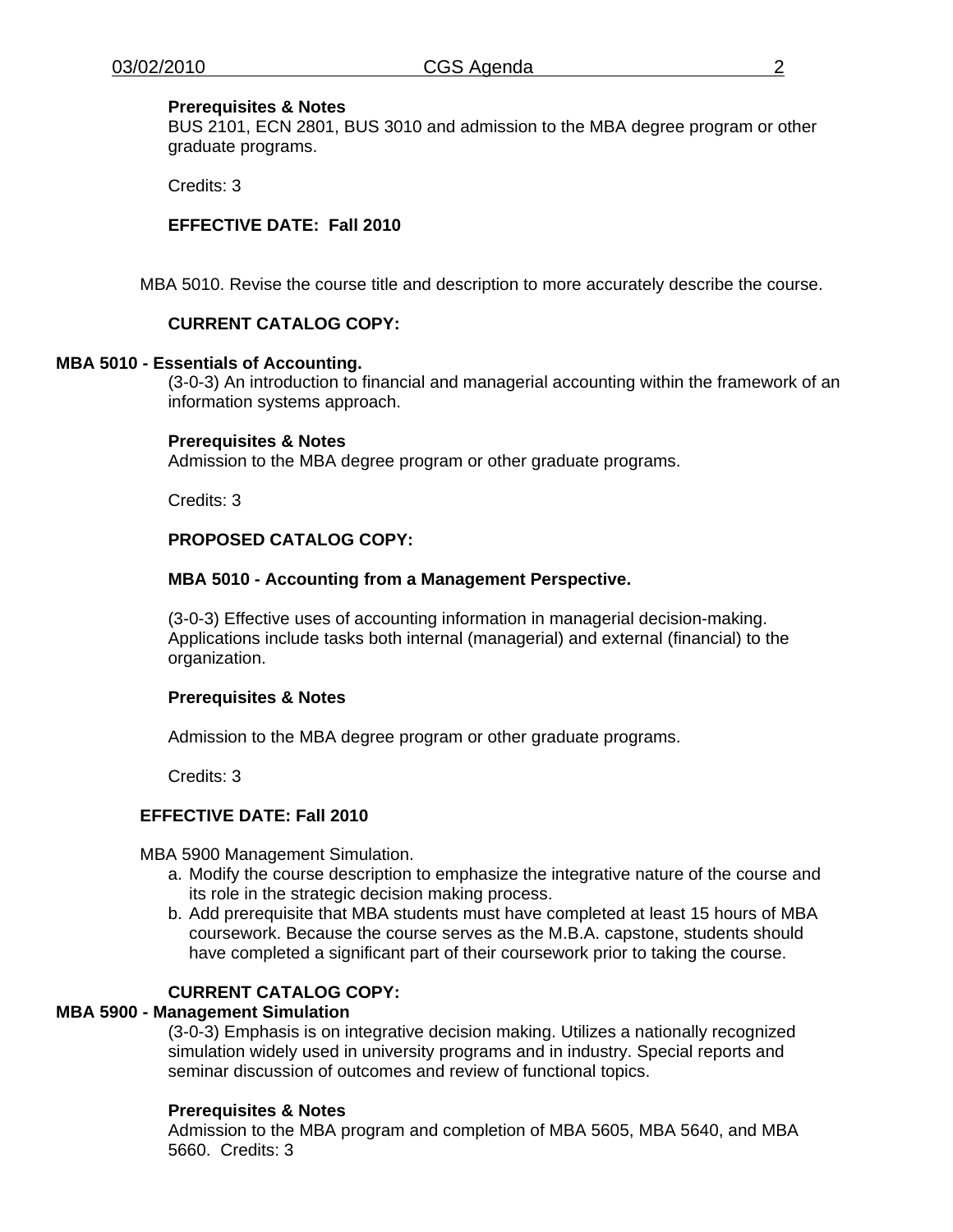# **PROPOSED CATALOG COPY:**

# **MBA 5900 - Management Simulation**

(3-0-3) Capstone course of the M.B.A. program requiring integration of knowledge and skills for business problem solving. Utilizes a nationally recognized simulation widely used in university programs and in industry. This course focuses on functions of top management, major issues affecting organizational success, decisions determining direction of the enterprise, and ethical and social responsibility implications of strategic decisions.

### **Prerequisites & Notes**

Admission to the MBA program and completion of at least 15 hours of MBA coursework, including MBA 5605, MBA 5640, and MBA 5660. Credits: 3

**2**. February 24, 201[0 memorandum fro](http://www.eiu.edu/~eiucgs/currentagendaitems/CEPS-EA-2-24-10.pdf)m Dean Diane Jackman, College of Education and Professional Studies, requesting the following changes effective Fall 2010:

**Requested Change**: to delete ELE 5100.

# **Rationale for the changes**:

The reason for this request is two-fold:

- 1. Since the implementation of our revised graduate program in Elementary Education, (Fall 2006) we have collected data to indicate that the intended pool of candidates for whom ELE 5100 was designed is not a part of our program. More specifically, ELE 5100 was intended for a new graduate student entering the masters' program. Data collected by our department shows that the majority of our graduate students first complete the courses for the Reading teacher Endorsement and then go one to complete their masters' degree. Thus they are not "new" graduate students when they enroll in ELE 5100.
- 2. We would like to require the course ELE 5270 Content Area Reading for all of our masters' candidates. This is in-line with discussions occurring at the state as to best practice. As we do not want to add hours to hour Masters' program we feel the elimination of ELE 5100 and the requirement of ELE 5270 is in the best interest of our program and students.

Effective date should be Fall 2010.

**Requested Change**: to modify the course credit listed for ELE 5900 from 3 semester hours to variable 1-3 semester hours.

### **ELE 5900 – Applied/Action Research in Education.**

**\_\_\_\_\_\_\_\_\_\_\_\_\_\_\_\_\_\_\_\_\_\_\_\_\_\_\_\_\_\_\_\_\_\_\_\_\_\_\_\_**  (3-0-3) (Arr.-Arr.-1-3) As arranged. This course provides the fundamental framework for analyzing research and for conduction of action research projects. Students will create and implement an action research project. They will create a written paper and a presentation concerning their projects. Use of technology tools is required. Diversity issues will be addressed. May be repeated for credit. A maximum of 3 hours may be earned.

#### Prerequisites & Notes

ELE 5100 Intro to Graduate Study: ELE 5250 Research or EDU 5200 Intro to Research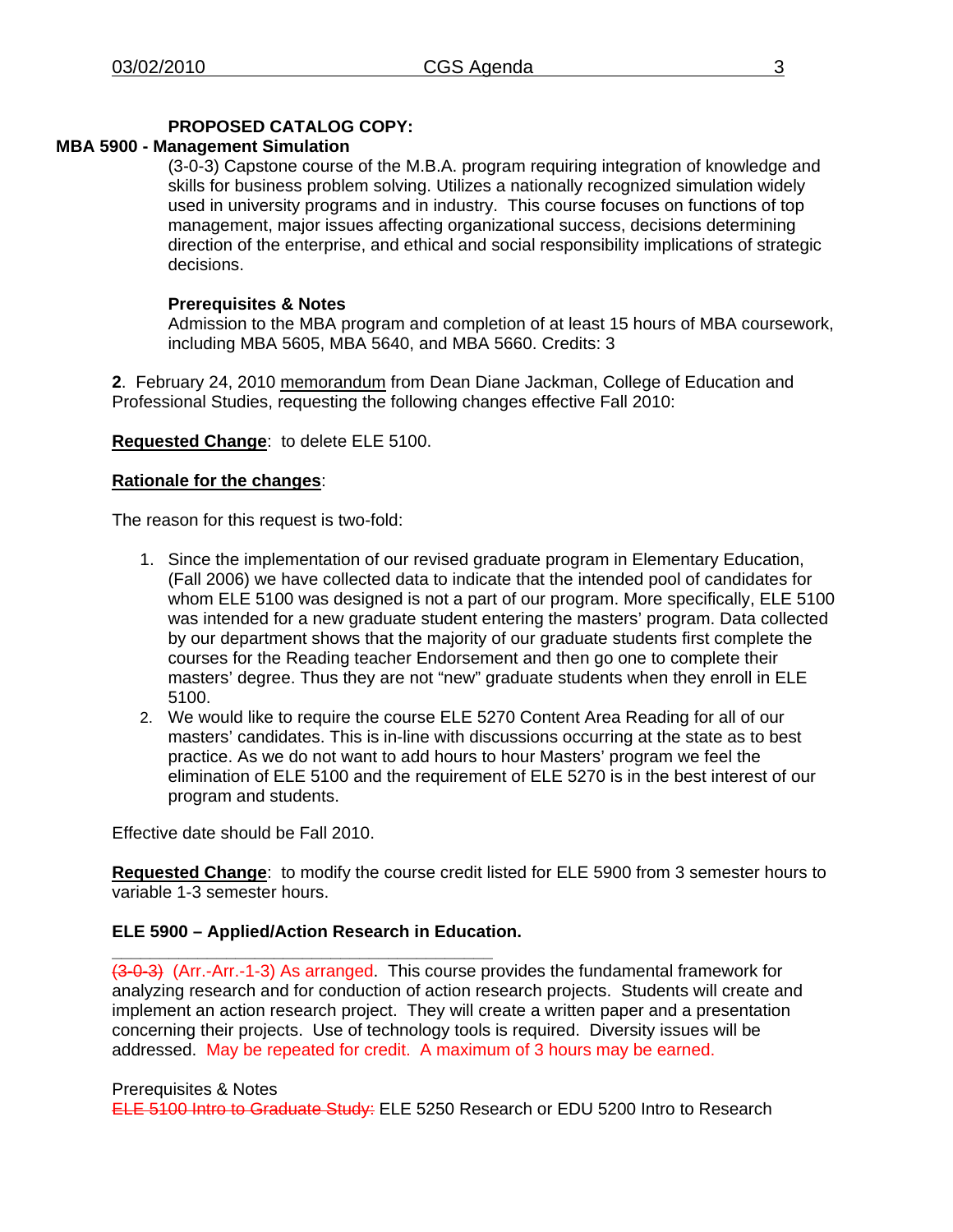# **Rationale for the changes**:

ELE 5900 was implemented in our Graduate program, Fall 2006. Since that time we have received feedback from students and instructors that it is often difficult to complete course requirements during one semester. This is especially true when the course is offered during the Spring semester, as public schools are administering the ISAT and it is challenging to collect data required for the Action research project in a timely manner. Having this flexibility is especially important at this time as we have moved to eliminate ELE 5100 and have restructured ELE 5250 (these will be separate proposals being forwarded to CEPS Curriculum).

**3**. February 24, 201[0 memorandum f](http://www.eiu.edu/~eiucgs/currentagendaitems/LCBAS-EA-2-24-10.pdf)rom Dean Diane Hoadley, College of Business and Applied Sciences, requesting the following changes effective Fall 2010:

# **ACTION REQUESTED:**

The faculty in the hospitality management concentration request that FCS 4760 Hospitality Franchising, be dropped.

### **RATIONALE:**

The student interest in the course has been limited. The course has been offered three times and cancelled twice due to low enrollment. The one time the course was conducted, some prerequisites were waived to allow the course to go and still only eight students registered. The hospitality faculty are developing a new course (Hospitality Ethics) to take the place of this elective option. Students interested in franchising may soon be able to participate in the entrepreneurship minor as an alternative.

**EFFECTIVE DATE:** Fall 2010

**4.** February 26, 201[0 memorandum fro](http://www.eiu.edu/~eiucgs/currentagendaitems/COS-EA-2-26-10.pdf)m Dean Mary Anne Hanner, College of Sciences, requesting the following changes effective Fall 2010

**Requested Change:** Add writing intensive designation to PLS 4943 (American Political Thought)

### **Rationale for change:**

- a. Rationale: The rationale for the request is two-fold
	- i. As currently taught, the course meets the criteria for the writing intensive designation as well over 35% of the grade comes from writing. 60 percent of the grade is from papers and the other 40 percent comes from exams (of which a major portion is essay). In addition, the writing intensive major component of the course – something which is important as writing is included within the move toward greater integrative learning. Another writing intensive course will simply provide an additional option for our students. requirement that at least one paper be subject to a re-write is also in place.
	- ii. Adding the writing intensive designation will ensure that writing remains a major component of the course – something which is important as writing is included within the move toward greater integrative learning. Another writing intensive course will simply provide an additional option for our students. **Effective Year/Term: Fall 2010.**